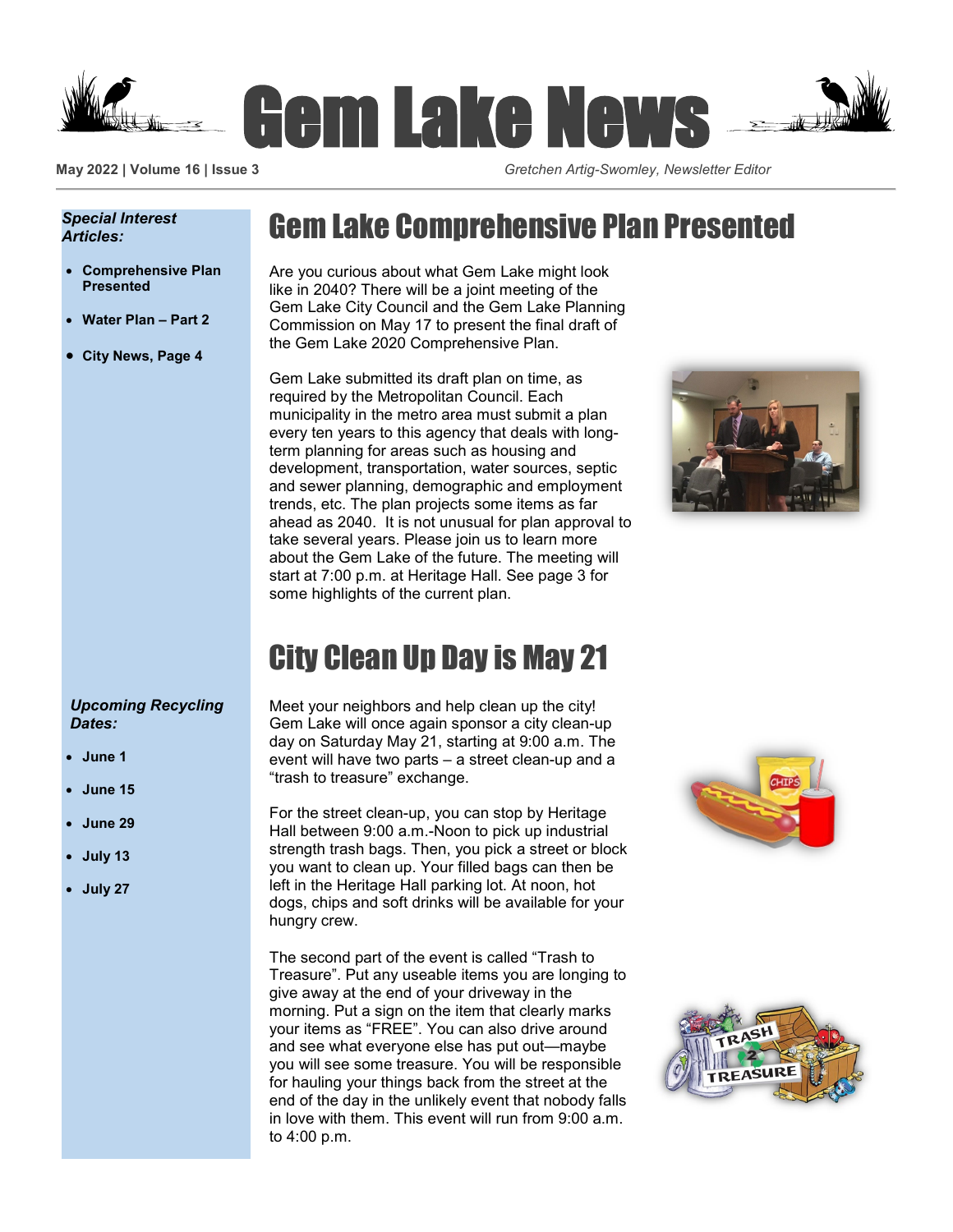## Gem Lake News Page 2 of 6

# Municipal Water Systems Being Studied by City

Late last year, the City Council of Gem Lake began to look at options for putting in a municipal water system, following the discovery of small amounts of pollution in 22 distribution system, to limit project costs and private wells in the city.

The process began with the commissioning of a comprehensive municipal water study that would evaluate service areas and described prices and options for each what options are available for obtaining water from a neighboring city, should it become necessary and how the system might be implemented.

The first portion of the study was presented by the engineering firm Short Elliot and Hendrickson (SEH) at the January 2022 Council Meeting. The January report detailed two potential sources for obtaining municipal water, The City of White Bear Lake, and White Bear Township, both of which border Gem Lake. The study concluded that a viable system that could supply the entire city efficiently is possible, from an engineering perspective, from either of these neighbors.

SEH evaluated factors such as water pressure, water quality, water treatment standards, etc. to draw their conclusions. They did not reach out to either neighbor to explore whether they would be able or willing to supply Gem Lake's water needs at this point. The ballpark cost of a system from either White Bear Township or the City of White Bear Lake was estimated at between \$11-12 Million.

At the February City Council meeting, SEH was asked to develop Part Two of this water study. This second part evaluates options for phasing in a water system to the part of the city potentially most in need of municipal water.

It also looks at possibilities for municipal water that could involve working with the City of Vadnais Heights. This portion of the water study is scheduled for discussion at the May 17 City Council Meeting.

Because many residents of Gem Lake don't currently want a municipal water system, and the majority of wells have not been impacted by contamination at present, it was the duty of the council to evaluate options such as moving from private wells to municipal water in phases, on an as needed basis.

Therefore, Part Two of the Water Study explores additional potential options of providing safe, reliable sources of water within the City, with a goal of prioritizing those areas with known well water contamination and the areas with a higher likelihood for potential future well water issues. The area affected by well issues is generally in the Northwest part of the City.

The goal would be to feed these smaller, localized water service areas by the nearest surrounding community's complexities.

The Engineering Firm SEH mapped out three priority of these areas

Priority Level 1 Service Area would provide water to either 40 or 48 houses, depending on which sub-option selected. Water could come from one of two surrounding cities. This option might cost somewhere between \$2,261,029 and \$3,478,076.

Priority Level 2 Service Area would provide water to either 70 or 72 households depending on which suboption selected. Water could come from one of three bordering communities. The options might cost somewhere between \$2,487,613 and \$2,771,100.

Priority Level 3 Service Area would provide water to 2-4 households, depending on the sub-option selected. Water would come from one or two of the surrounding communities. The options might cost \$367,021 and \$478,820.

Many engineering factors would have to be considered while determining the best and most feasible options for Gem Lake. These factors include water quality, system efficiency, topography, and the ability to reach agreement with surrounding communities to supply the city with water.

This extensive Water Study will be discussed and evaluated over the course of the next few months. Your participation in this process would be welcomed.

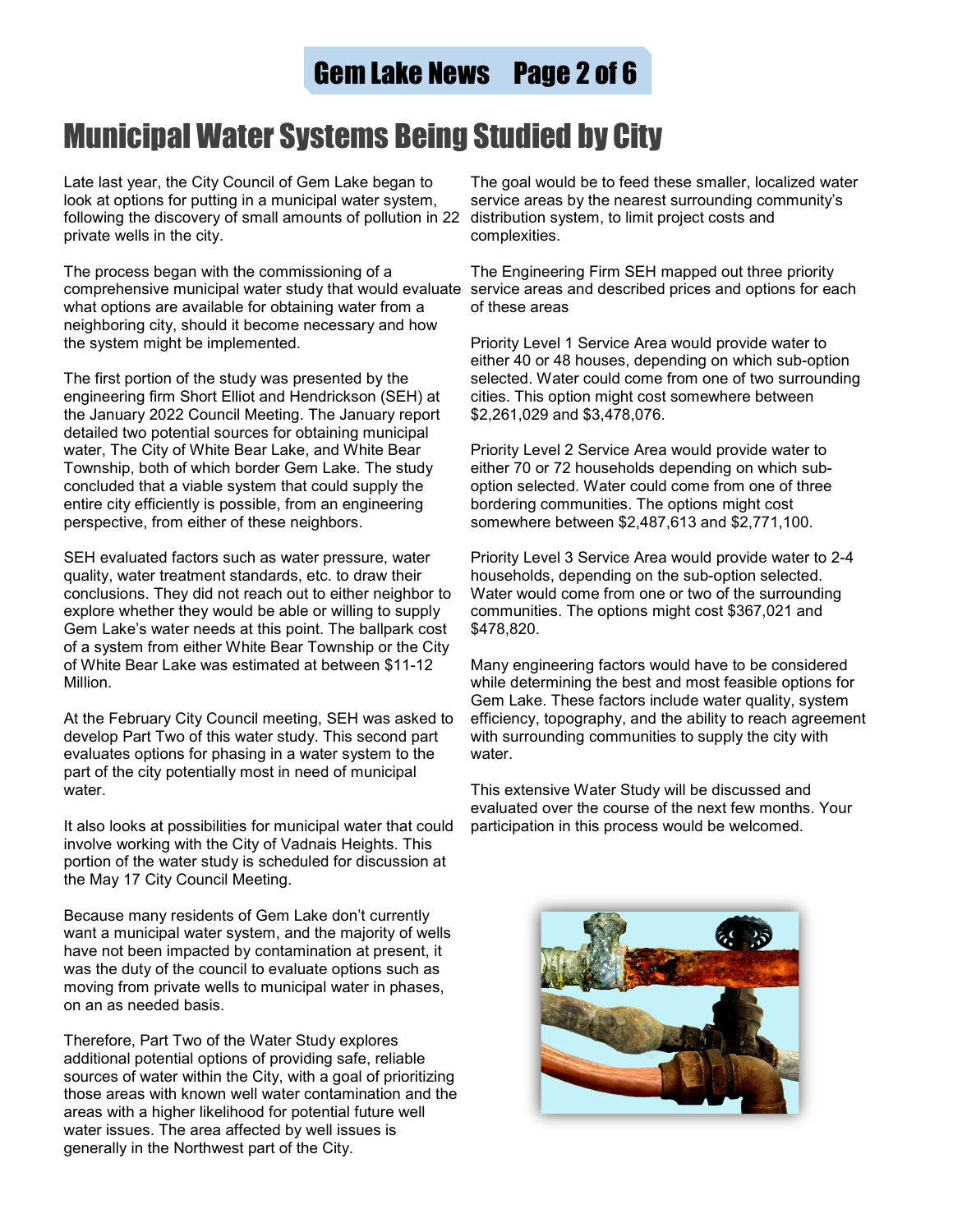## Purple Line Route Changes are Under Consideration

Plans for the Metro Purple Line, a new Bus Rapid Transit line in Ramsey County are getting another look.

Project staff is looking at ending the now 15 mile line somewhere along County Road E, between Highway 61 and Interstate 35E in Vadnais Heights, or at the Maplewood Mall Transit Center.

Both options would include offering connecting bus service between the Maplewood Mall Transit Center and downtown White Bear Lake. Keeping the route as planned, with the northern end in downtown White Bear Lake, is also being evaluated.

The suggested modifications respond to a White Bear Lake City Council resolution that requests the Purple Line not enter the City of White Bear Lake.

The options were discussed at the Purple Line's Corridor Management Committee (CMC) on April 29. Presentation slides can be found on the project website. The committee includes elected and appointed officials from the project partner agencies, and was formed to advise the Metropolitan Council and Ramsey County on the Purple Line's design and construction.

At the meeting, committee members expressed support for the effort to consider alternative routes. The public will be invited to share feedback this summer. The current timeline calls for Purple Line construction to begin in 2024. Stay up-to-date on the METRO Purple Line project by reaching out to Liz Jones, Senior Community Outreach Coordinator, at 651-602-1977 or [Elizabeth.jones@metrotransit.org.](mailto:Elizabeth.jones@metrotransit.org)

## Ramsey County Attorney John Choi Speaks to Council

Ramsey County Attorney John Choi was a featured speaker at the April 19 Gem Lake City Council meeting.

He discussed recent increases in crimes such as carjackings and auto thefts in Ramsey County and highlighted efforts to curb these trends.

Strategies included more coordination between law enforcement and community groups, keeping an eye on deterrents that have worked in the past, monitoring charging statistics, etc.

Choi also provided an analysis of crime trends during the pandemic and how some crimes increased, while others decreased. The Council expressed their gratitude at Choi's attendance.

# Gem Lake of the Future: Highlights from the Comprehensive Plan

The population of Gem Lake has grown from 216 in 1970 to over 500 currently. (528 according to the 2020 Census.) Since 1990, the population is expected to grow about 27% by 2030. The growth trend is expected to continue, with populations approaching 600 in the years ahead. Employment within the city has grown from 230 jobs in 1970 to over 640 estimated for 2040.

The median age of a Gem Lake resident is 37.5, which is about two years older that the U.S. average of 35.3. This slightly higher average age is found in both the City of White Bear Lake and White Bear Township.

In terms of residential development, Gem Lake citizens are overwhelmingly housed in single-family owneroccupied homes. This makes up 89% of dwelling units. The adjoining communities range from 74 to 93 percent for the same factors.

Housing values are very similar in Gem Lake and White Bear Township. Gem Lake has a median home value of \$295,500 based on 2016 estimates. This compares to \$253,700 for White Bear Township. The median home value in the City of White Bear Lake was \$206,400, again based on 2016 estimates.

The 2020 Comprehensive Plan contains much more detail on trends, demographics and future plans. You are encouraged to attend the next Council Meeting on May 17 to find out more.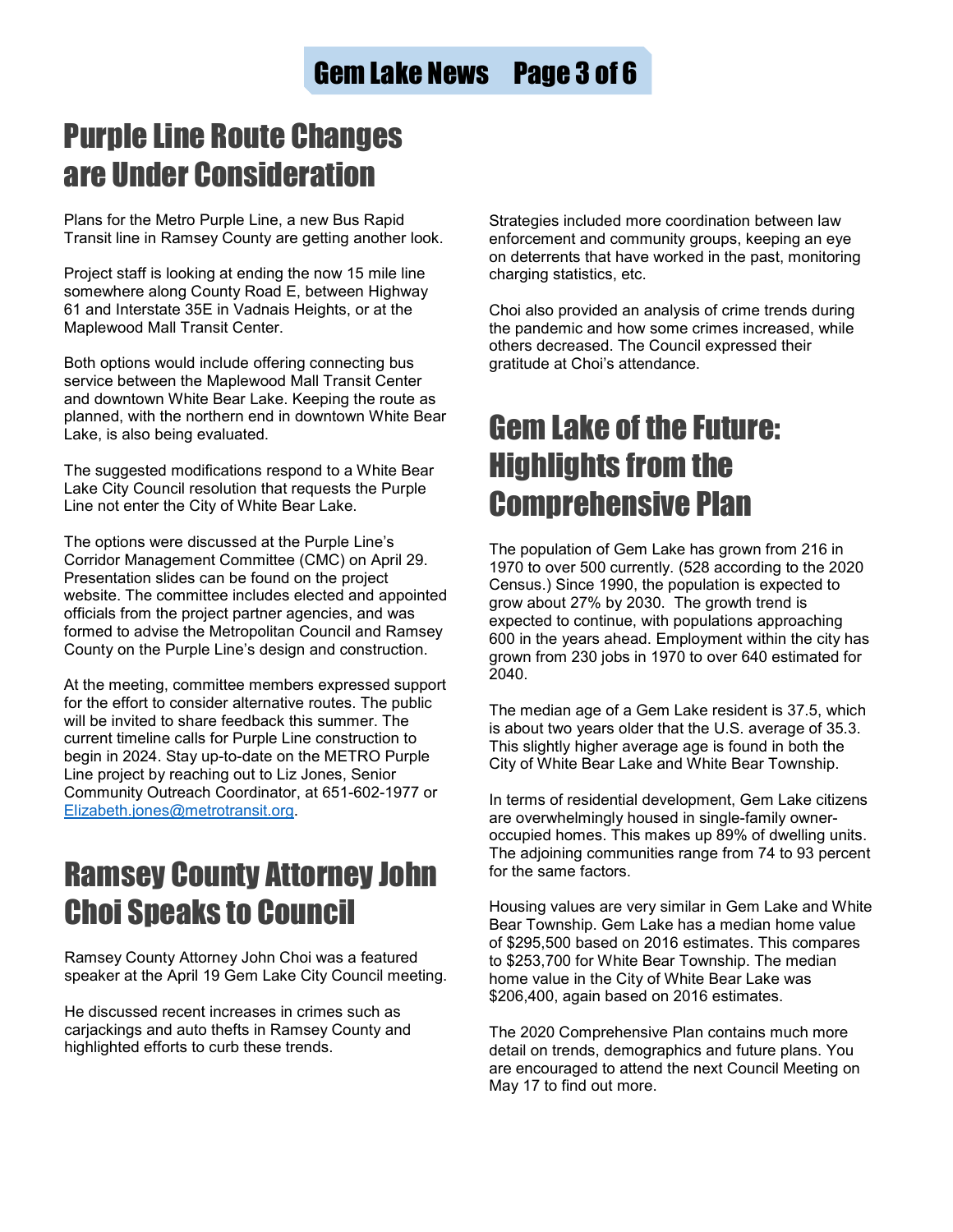# City News

#### **Certain licenses to Transition to Calendar Year Renewals**

Some of Gem Lake's licenses ran for the calendar year and others ran from mid-year to mid-year, which could cause confusion and processing inefficiency. The City Council recently voted to transition to calendar year licenses for everything.

Examples of mid-year renewals were dog, golf cart and contractor licenses. It was decided to bite the bullet this year and make a change. If you have a dog and recently received a renewal notice for your canine companion's dog tag, you noticed the change in the letter you received. (The dog tag was manufactured before the change was made). To make the transition, this year the types of licenses listed above are running from up to 18 months for the same price. In other words, you will renew you dog, golf cart or contractor licenses in the same mid-year time frame this year but it will not need to be renewed again until December of 2023 for January of 2024. The price charged this time for this longer renewal will be the same that you would have paid for a 12-month renewal.

### **License Required for Rental Properties in City**

If you are renting out your house in Gem Lake, you need a rental license. If you own rental property but are not currently renting it, you still need to fill out a rental license application to keep the City updated. The application process is easy. Fill out our form located on our website, which can be found under "Permits" or contact Melissa Lawrence, City Clerk, pay a license fee (if you are actively renting), and go through a brief inspection of the property by our code enforcement officer. We check for things like smoke detectors. Call 651-747-2790 to find out more.

### **Free Notary Services**

Residents of Gem Lake and White Bear Township can get notary services at Heritage Hall for no charge. The service is available only during normal business hours for our city hall—which is Monday to Thursday from 7:30 a.m. to 3:30 p.m. Non-residents can utilize this service for a fee of \$5.00 per document certified.

### **Charitable Gambling Donations Made**

The Gem Lake City Council voted to donate \$500 to the White Bear Lake Emergency Food Shelf and \$500 to Newtrax for food delivery services to the needy. These donations were approved at the April 19 Council Meeting and were done as a result of charitable gambling receipts the city received. More donations are expected to be approved at the May Council Meeting.

#### **After Hour Emergency Number for Public Works**

In the event of a public works emergency after our normal business hours, there is a number you should call. Gem Lake's normal business hours are 7:30 a.m. to 3:30 p.m. Monday through Thursday. A public works emergency is defined as a threat to public safety or critical infrastructure. (Not a pothole, or something that can wait.) Examples of an emergency would be a water main break, (please don't call City of Vadnais Heights), a city sewer line back up or the collapse of a manhole. The phone number to call after business hours is 651- 755-9828. The City of Gem Lake has a cooperative agreement with White Bear Township to handle these emergencies.

### **Tardy Recycling Pick Up—What to do?**

In the beginning of 2022, many recycling pick-ups in Gem Lake have not happened on the day appointed by Waste Management as our city's pick-up day.

When we call our contractor, we are told the delay is due to "operational issues." This typically means driver shortages. Cities around us are having similar issues. That doesn't make it any less annoying.

What should you do? For now, we suggest holding tight if your recycling is not picked up for one extra day. After three days, email one of your city council members or call Heritage Hall. Typically, we know they are late because council members live all over the city and their bins are still full of cardboard. Try to leave the bin out for a few days so you don't get skipped when they get to us. The first pick-up date in March was up to five days late, depending on your part of town.

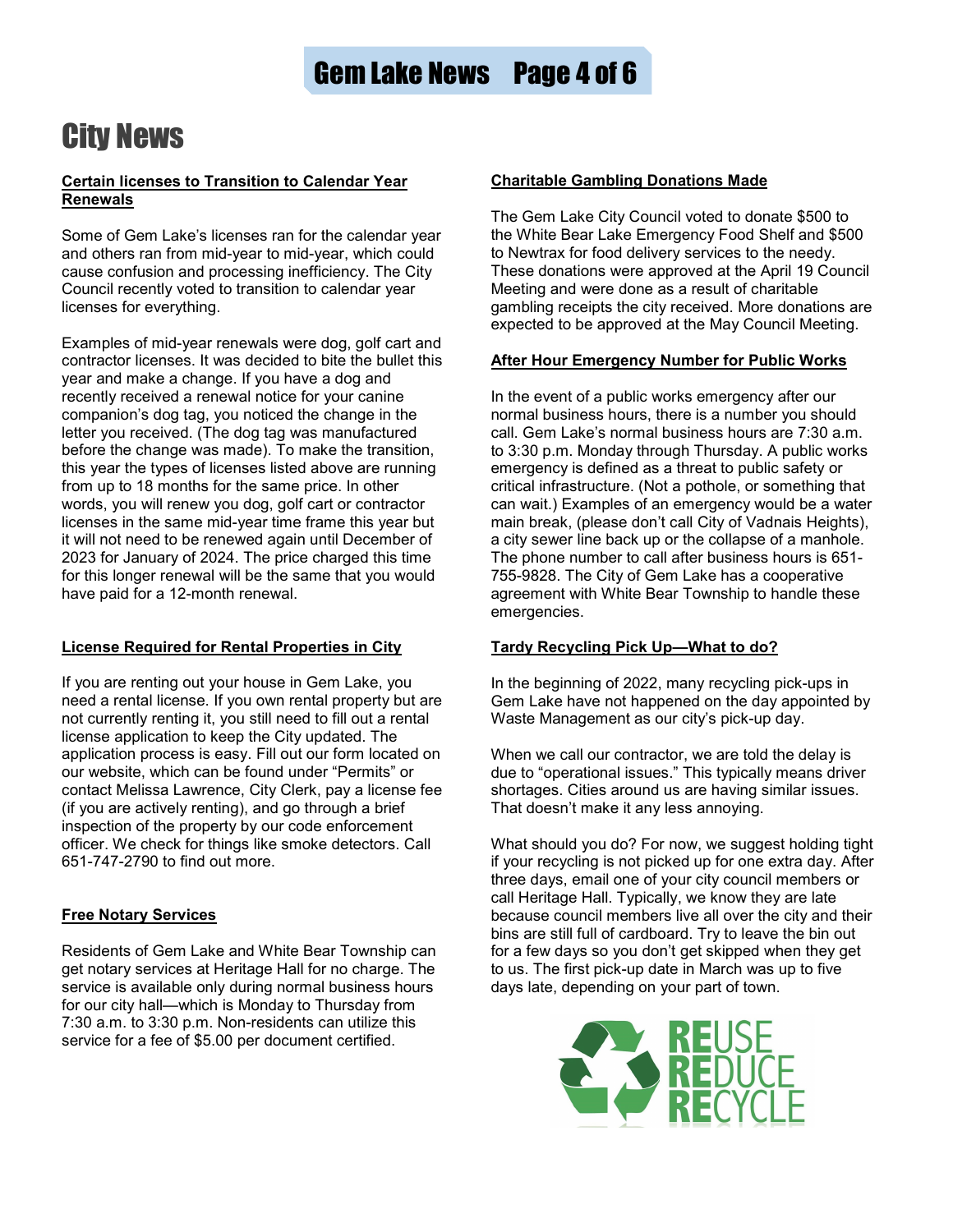# Draft Report on Water Gremlin Released by MDH

The following is an excerpt from the draft report by MDH concerning a public health assessment for the Water Gremlin facilities, which was recently released for comment.

In January 2019, the Minnesota Pollution Control Agency (MPCA) discovered that the Water Gremlin Company, located on Otter Lake Road in White Bear Township, was emitting significantly more trichloroethylene (TCE) into the air than was allowed by their MPCA air permit. As a result, it was believed that some people living in the area and working nearby were exposed to airborne TCE concentrations above Minnesota Department of Health (MDH) health-based value for TCE inhalation. TCE use at the Water Gremlin facility stopped in January of 2019.

MPCA requested MDH assistance to evaluate health risks and collaborate on community involvement activities. This draft report is part of that effort and attempts to record and explain events and finding most relevant to understanding the potential implications of this site for the health of the community that lives, works and plays near the Water Gremlin facility.

Water Gremlin began manufacturing lead fishing sinkers from a garage on family property in 1949. The current facility was built in stages over the years, with major expansions in the 1970's and 1990's. Water Gremlin fabricates lead metal products from purchased, refined lead materials. Lead acid battery terminal posts are currently a primary product for the company. TCE was used as a coating for these posts, likely from 1992 up until January of 2019.

In March of 2019, MPCA and Water Gremlin signed a Stipulation Agreement that provided information on the facilities violations and description of the accepted penalties. It outlined a scenario that allowed the company to resume operations using an alternative to TCE. The Stipulation Agreement required Water Gremlin to conduct extensive environmental investigation by sampling groundwater, soil, soil vapor, sediment, surface water, and private and municipal wells in the area. The MDH summarized public health data from the Minnesota Cancer Reporting System, the Birth Defects Information System, and the Blood Lead Information System to respond to questions about health impacts in the surrounding community and the workings at the facility

By analyzing this data, it was discovered that some Water Gremlin workers were inadvertently exposing their families to take-home lead contamination from the workplace.

After much analysis of existing data and environmental testing in the area over the course of several years, MDH reached seven main conclusions:

- **1.** Past TCE air emissions may have harmed some people's health.
- **2.** Past or current t-DCE and lead air emissions are not expected to harm people's health.
- **3.** Groundwater contamination is not expected to harm people's health.
- **4.** Soil vapor contamination is not a risk at properties near Water Gremlin.
- **5.** Soil, sediment and surface water contamination from Water Gremlin does not pose a health risk in the community.
- **6.** Indoor air at the Water Gremlin facility may be harming or may have harmed worker's health.
- **7.** Indoor air at the Water Gremlin facility may have harmed the health of Water Gremlin workers and their families.

For each conclusion, the MDH provided extensive information and possible next steps and recommendations. For instance, in the case of conclusion number 1, the MDH said it is possible that post exposure to TCE in air near the facility may have been sufficient to increase the risk of health effect in a small number of the most exposed individuals. However, TCE exposures may be too low to cause any observable health effects for most, if not all people who lived or were regularly near the Water Gremlin facility.

MDH staff does not expect to see meaningful changes in cancer patters and trends in this community, especially over the short term, Nevertheless, due to the lag time between the time of the highest TCE exposure and possible occurrence of cancer, MDH would consider a reanalysis of Minnesota Cancer Reporting System data in the future, such as in 10 years, if the situation warrants.

People with questions about the report in its entirety are encouraged to contact the Minnesota Department of Health at 651-201-4897 or email to [health.hazard@state.mn.us.](mailto:health.hazard@state.mn.us) Their website is [www.health.state.mn.us.](http://www.health.state.mn.us/)